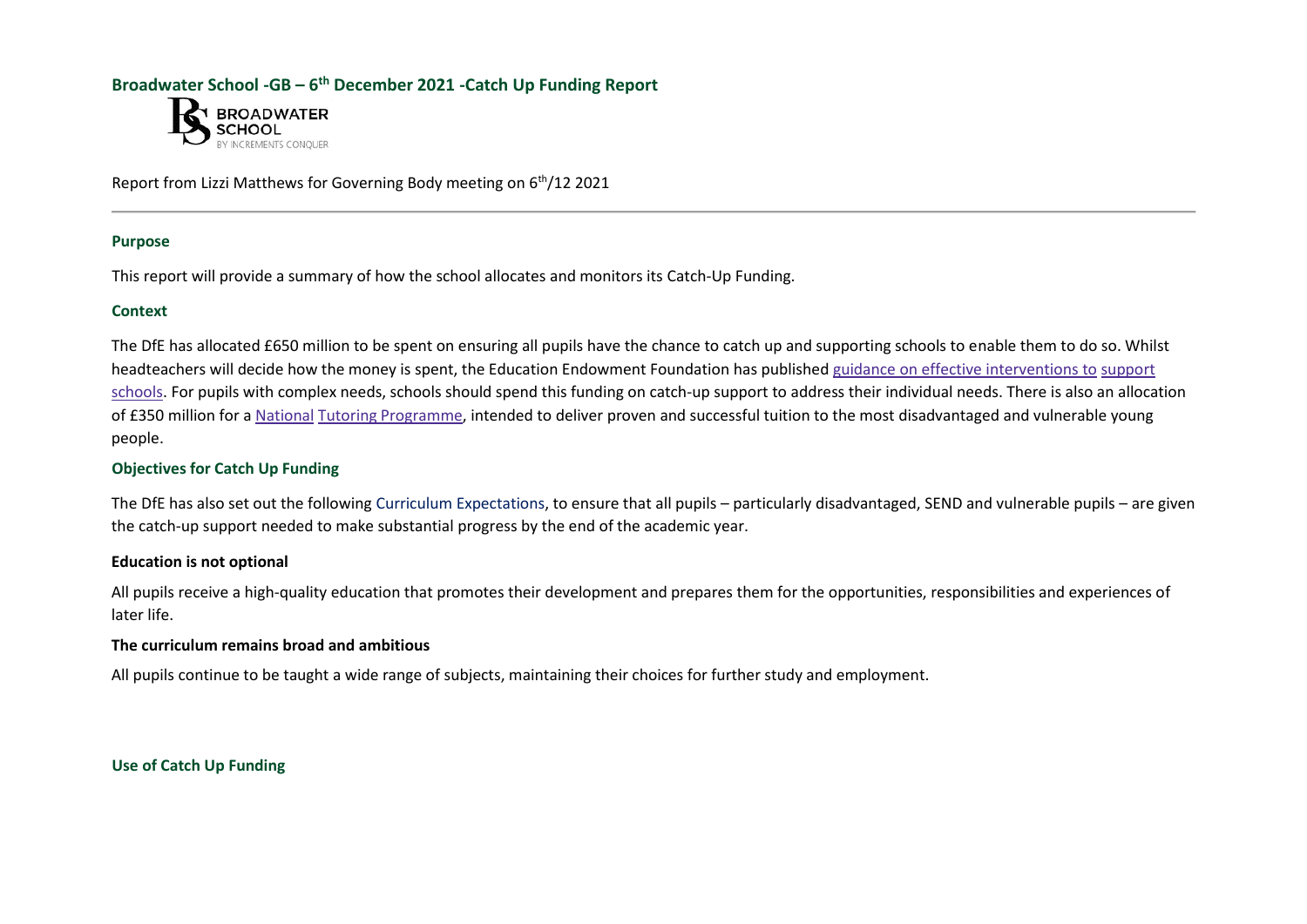

Schools should set out how they will allocate the additional funding to support curriculum recovery this academic year. The EEF guidance suggests a 3 tiered\* approach:

## **Teaching**

- High-quality teaching for all
- **Effective diagnostic assessment**
- Supporting remote learning
- Focusing on professional development

#### **Targeted academic support**

- High-quality one to one and small group tuition
- Teaching Assistants and targeted support
- Academic tutoring
- Planning for pupils with Special Educational Needs and Disabilities (SEND)

## **Wider strategies**

- Supporting pupils' social, emotional and behavioural needs
- Planning carefully for adopting a Social and Emotional Learning curriculum
- Communicating with and supporting parents
- Supporting parents with pupils of different ages
- Successful implementation in challenging times

## **Recommendations to Governing Body**

The Governing Body is recommended to agree the proposed report as set in the appendix.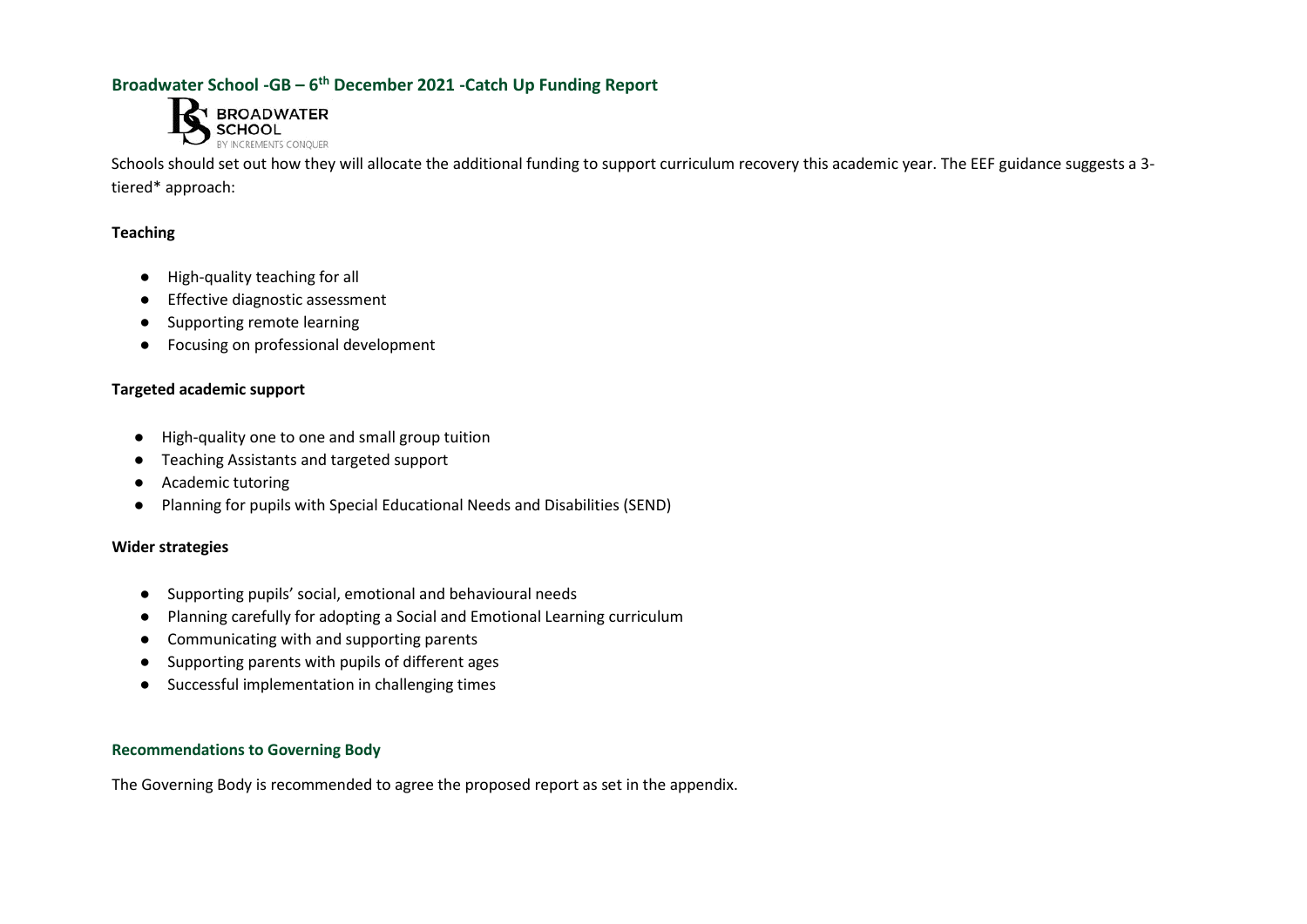

## **Appendix**

**PART ONE: PREVIOUS YEAR SPEND -** Year 2020/2021

**Income**

| School:                                   | <b>Broadwater</b> | <b>Allocated Funding</b><br>(Catch Up)                       | 46150 |
|-------------------------------------------|-------------------|--------------------------------------------------------------|-------|
| <b>Total Number of</b><br><b>Students</b> | 575               | <b>Allocated Funding</b><br>(National Tutoring<br>Programme) | 17410 |
| % Eligible for Pupil<br>Premium           | 143 25%           |                                                              |       |

## **Spending for Previous Academic Year 2020/2021)**

|                   | Teaching and Whole School Strategies |                 |      |            |
|-------------------|--------------------------------------|-----------------|------|------------|
| <b>Year Group</b> | <b>Actions</b>                       | Intended impact | Cost | Evaluation |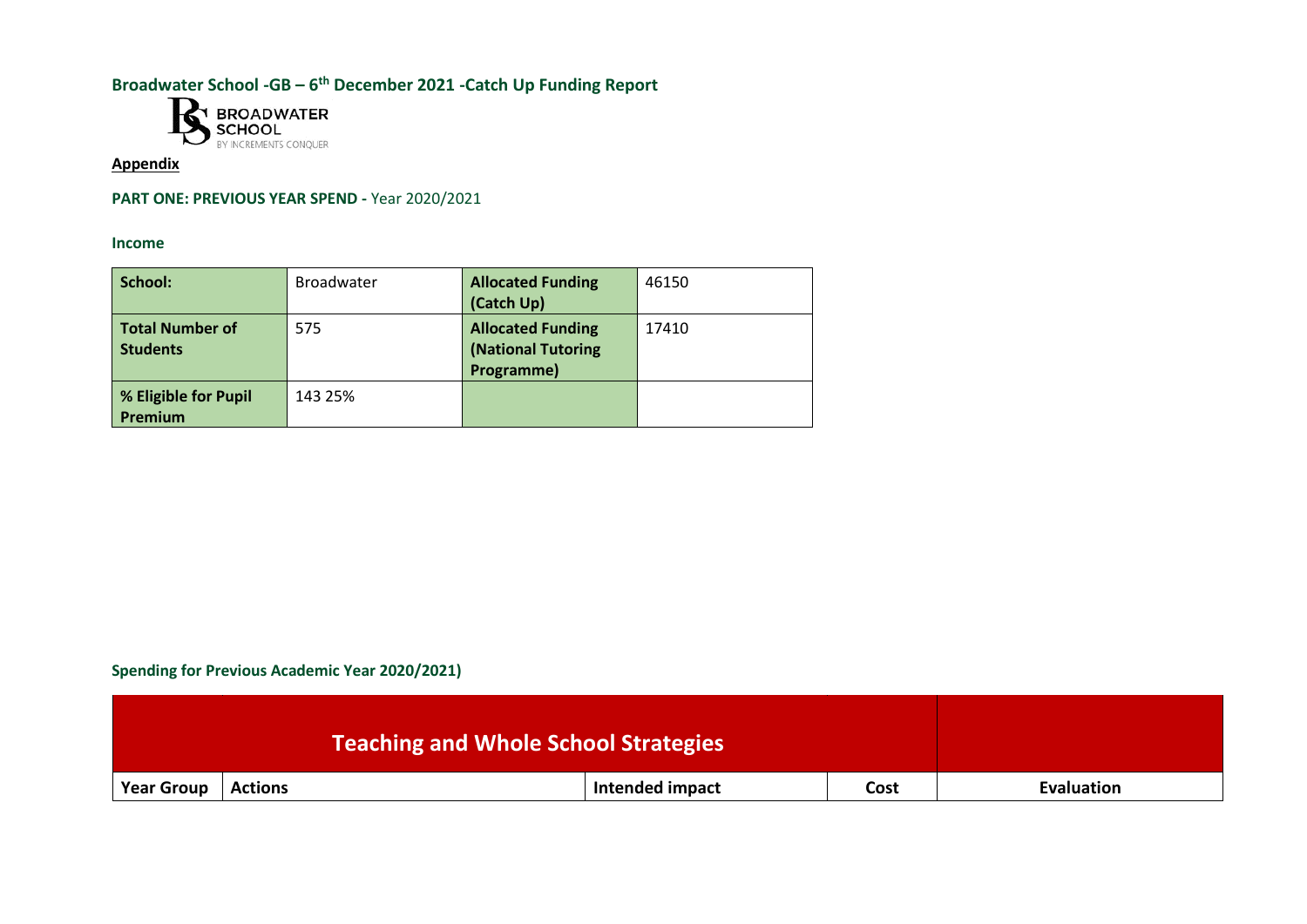

| 78910    | B1: Purchase additional tutor reading book sets to<br>broaden the menu of books available   | The book sets purchased will<br>include BAME authors to ensure<br>a diverse menu for tutor<br>reading. Students are exposed<br>to a greater number of words<br>and challenging texts. The<br>teacher ensures correct<br>pronunciation and leads on the<br>15 minute daily reading<br>programme. Students are<br>developing a wider and more<br>appropriate vocabulary range<br>for subsequent use across the<br>curriculum. | £350  | Tutor reading has now been<br>implemented in Year7-10 and has<br>been embedded to a very high<br>standard. Due to low budget we still<br>do not have enough texts represented<br>by BAME authors and this will<br>continue to be a focus in 2021-22 |
|----------|---------------------------------------------------------------------------------------------|-----------------------------------------------------------------------------------------------------------------------------------------------------------------------------------------------------------------------------------------------------------------------------------------------------------------------------------------------------------------------------------------------------------------------------|-------|-----------------------------------------------------------------------------------------------------------------------------------------------------------------------------------------------------------------------------------------------------|
| $7 - 11$ | B4 - Purchase cameras and soundbars for<br>classrooms and remote education                  | This will allow a hybrid situation<br>for classes where a percentage<br>are self isolating. It will also help<br>staff needing to self-isolate to<br>stream their lessons live into<br>school in 'real time'.                                                                                                                                                                                                               | £1000 | All staff were able to make sue of this<br>technology and it continues to support<br>the school in dealing with students or<br>staff needing to self-isolate.                                                                                       |
| $7 - 11$ | B4: Ensure all students in all years have a<br>computer and access to the internet at home. | This will allow students to access<br>all online learning resources at<br>home whether for homework,<br>periods of self-isolation, or local<br>lockdown events - we will try to<br>create additional funding<br>through crowdfunding                                                                                                                                                                                        | £5000 | A successful crowdfunding project<br>raised a further £5000. All students<br>had access to a device or dongle.                                                                                                                                      |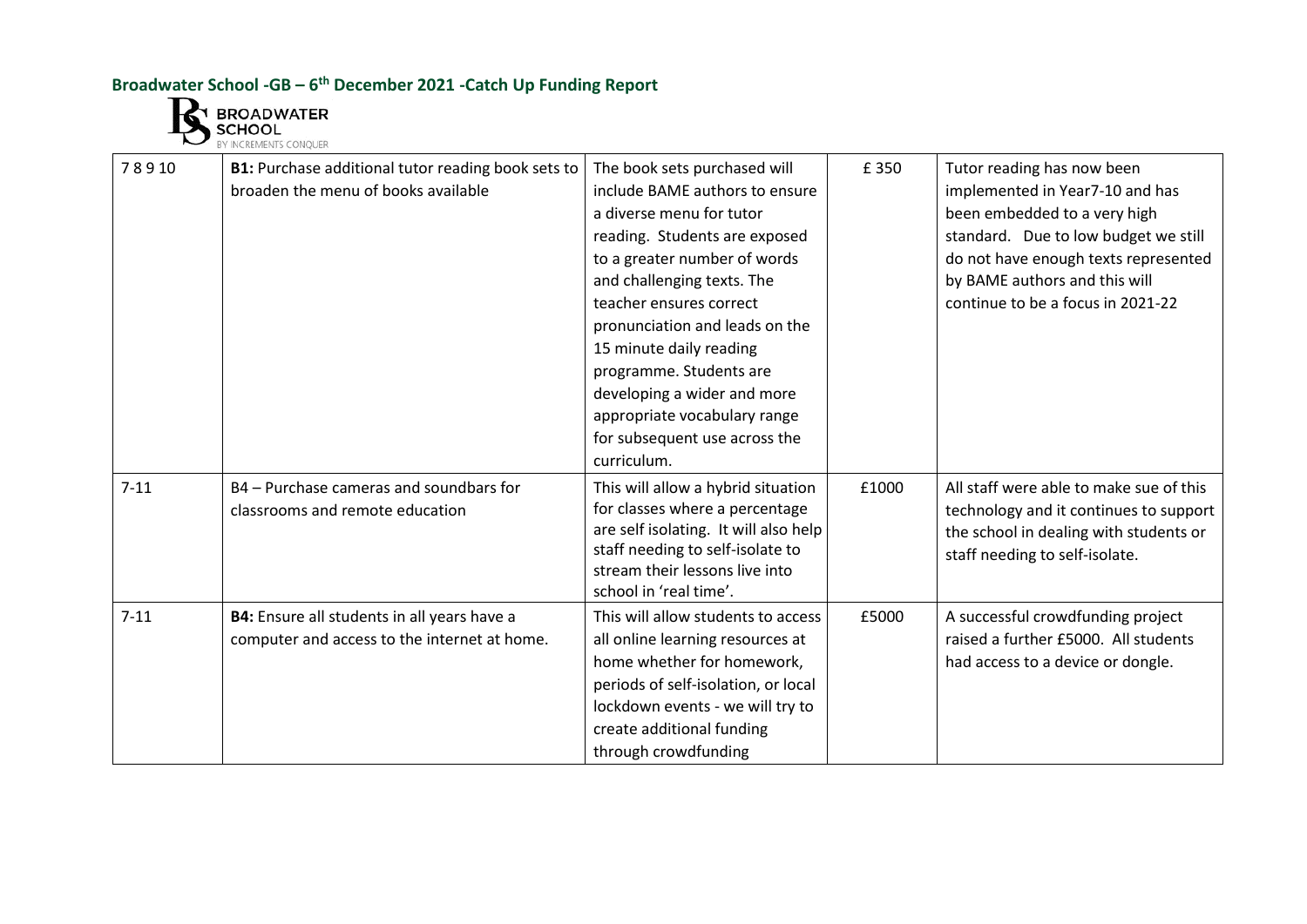

| 11      | B2: Purchase chrome book laptops for the SEND<br>area and the Academic integration room.                                                                                                                         | This will mean more SEND<br>students have access to<br>computers during their<br>Intervention and homework<br>clubs.                              | £1500 | Chrome books are now widely used by<br>students with SEND which has helped<br>with organisation and access to<br>interventions. For some this has<br>become their preferred way of<br>working in class and therefore they<br>will be able to use a computer for<br>their GCSES and assessments                                                                     |
|---------|------------------------------------------------------------------------------------------------------------------------------------------------------------------------------------------------------------------|---------------------------------------------------------------------------------------------------------------------------------------------------|-------|--------------------------------------------------------------------------------------------------------------------------------------------------------------------------------------------------------------------------------------------------------------------------------------------------------------------------------------------------------------------|
| 10 11   | B5: Purchase revision guides for key students who<br>do not benefit from PP funding in year 11                                                                                                                   | We will track home learning<br>engagement stats in Years 11 to<br>highlight the successful use of<br>revision guides at home                      | £1000 | benefited from<br>Students<br>English<br>revision guides which allowed them to<br>gain successful<br>progress<br>results.<br>$(+0.02)$                                                                                                                                                                                                                             |
| 10 11   | <b>B2:</b> Ensure that we have Exam markers in as<br>many departments as possible so that teachers<br>understand the exam specs and requirements but<br>also to gain access to early information from<br>boards. | This will safeguard against<br>potential specification changes                                                                                    | £500  | Due to exams becoming TAGS -<br>essentially all teachers became exam<br>markers so a significant amount of<br>CPD time was used for training and<br>moderation. Costing of this was<br>therefore significantly under<br>estimated. However, moderation with<br>other schools and within the MAT<br>showed that our staff were very<br>accurate with their grading. |
| 7891011 | <b>B14:</b> Purchase classroom visualisers for all<br>classrooms to support the fact staff can no longer<br>walk the classroom freely                                                                            | These will support high quality<br>T&L as they will enable staff to<br>model from the front (staff<br>cannot freely move around the<br>classroom) | £1000 | Visualisers have been used in every<br>teaching classroom and has become a<br>standard tool to support our T and L<br>pedagogy. The quality of worked<br>examples is improving as a result                                                                                                                                                                         |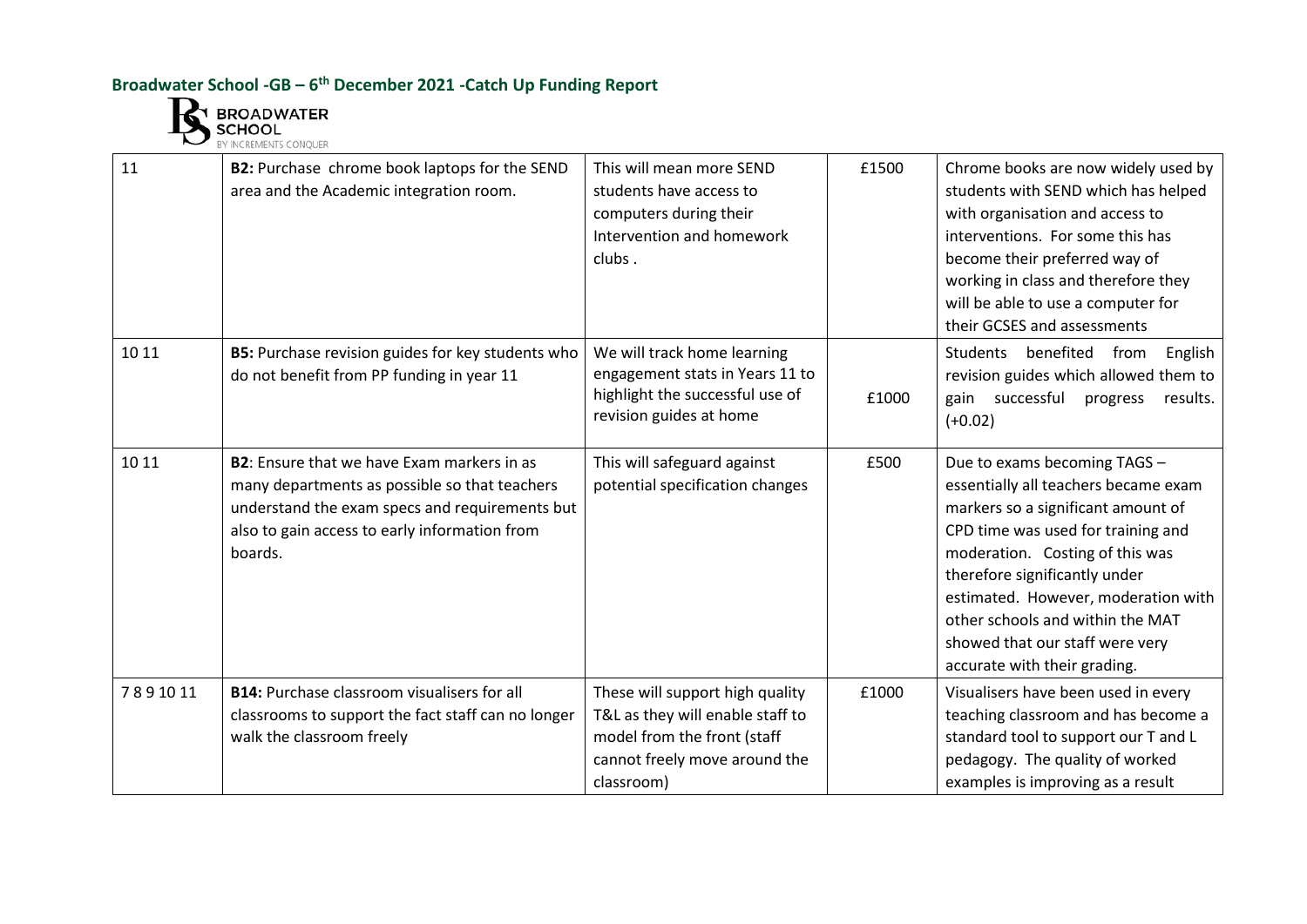

| Total Cost  | 10350 |  |
|-------------|-------|--|
| Allocated   |       |  |
| $cost$ from |       |  |
| catch up '  |       |  |
| Grant       |       |  |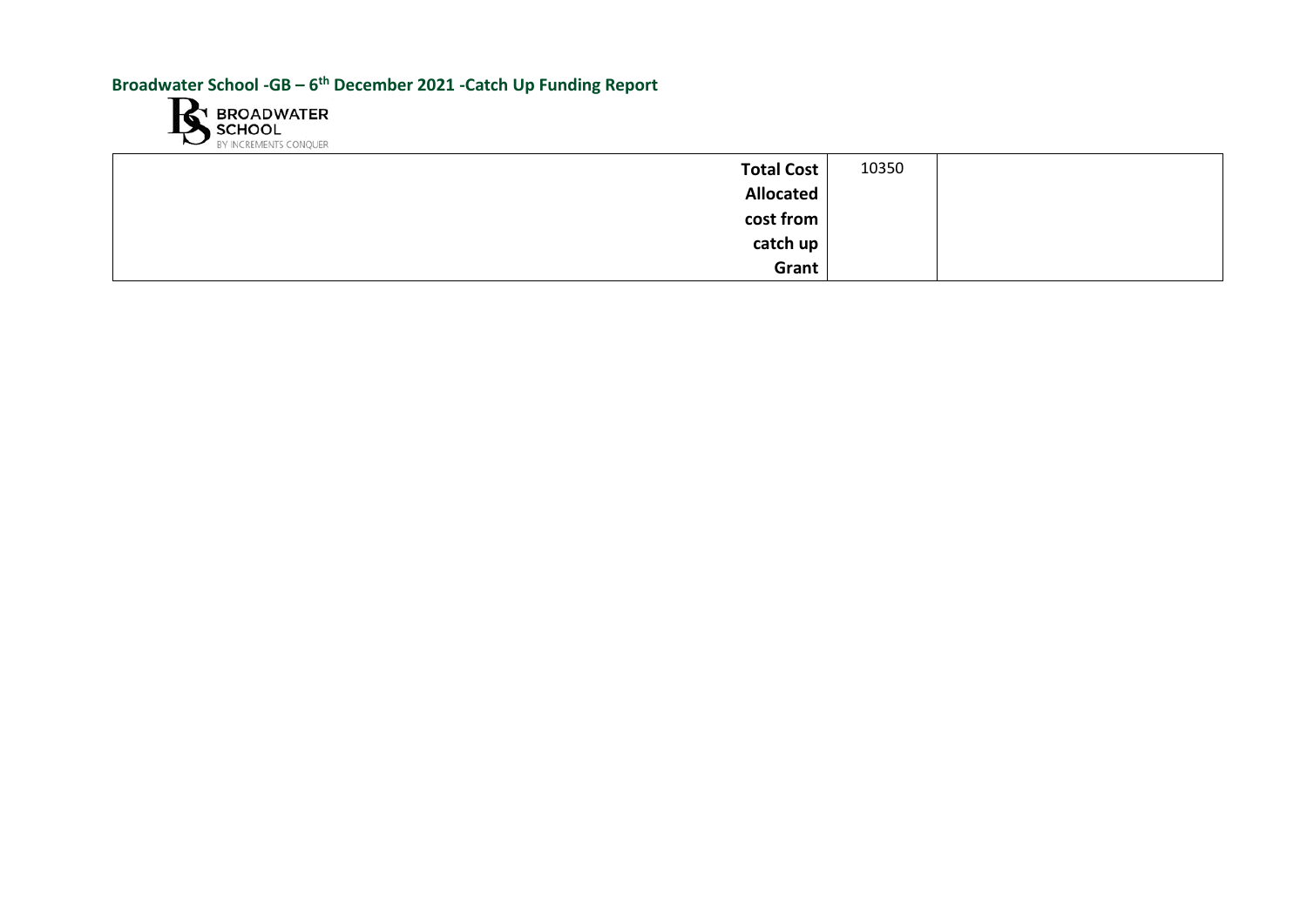

| <b>Year Group</b> | <b>Actions</b>                                                                                  | Intended impact                                                                                                                                                                                                               | Cost    |                                                                                                                                                                                                 |
|-------------------|-------------------------------------------------------------------------------------------------|-------------------------------------------------------------------------------------------------------------------------------------------------------------------------------------------------------------------------------|---------|-------------------------------------------------------------------------------------------------------------------------------------------------------------------------------------------------|
| 789               | <b>B1: Purchase Bedrock Learning to support</b><br>specific students with their literacy levels | Improve the literacy levels and<br>vocabulary of our students.                                                                                                                                                                | £600    | Bedrock is now being used in<br>Year 7-9. Students literacy and<br>vocabulary continues to be a<br>focus. Retesting will take place<br>at end of teach term to show<br>impact.                  |
| 7                 | <b>B6:</b> Small group literacy tuition (the code)<br>taught by HLTAS and Maths teachers        | The students who benefit from<br>this small group work will make<br>rapid progress in literacy and<br>numeracy                                                                                                                | £23,700 | Impact of these groups has<br>been positive for the vast<br>majority of the students.<br>However, it is recognised that<br>the 'gaps' created by lockdown<br>have not been fully closed         |
| 7                 | <b>B5 B6:</b> Direct Instruction (maths and English)<br>taught by trained SENDCO                | Training has been delivered team<br>to staff at the school and students<br>identified for the programme.<br>Programme well understood by<br>the trained staff and suitable<br>resources in place to optimise<br>impact of DI. | £650    | Three Tas now trained to<br>deliver DI. Successful pilot ran<br>with Year 8 in Summer 2021<br>This will roll out to Year 7 in<br>Maths and English in 2021 when<br>more data will be available. |
| 7891011           | B5: Hegarty and Sparx maths subscription<br>(homework catch-up)                                 | Close and systematic tracking of<br>Hegarty maths student<br>completion rates. Focus on<br>number of questions answered<br>correctly and time spent<br>completing the tasks / videos.                                         | £600    | Sparx has been particularly<br>successful with Year 7 placing in<br>the top 3 within the trust most<br>weeks.                                                                                   |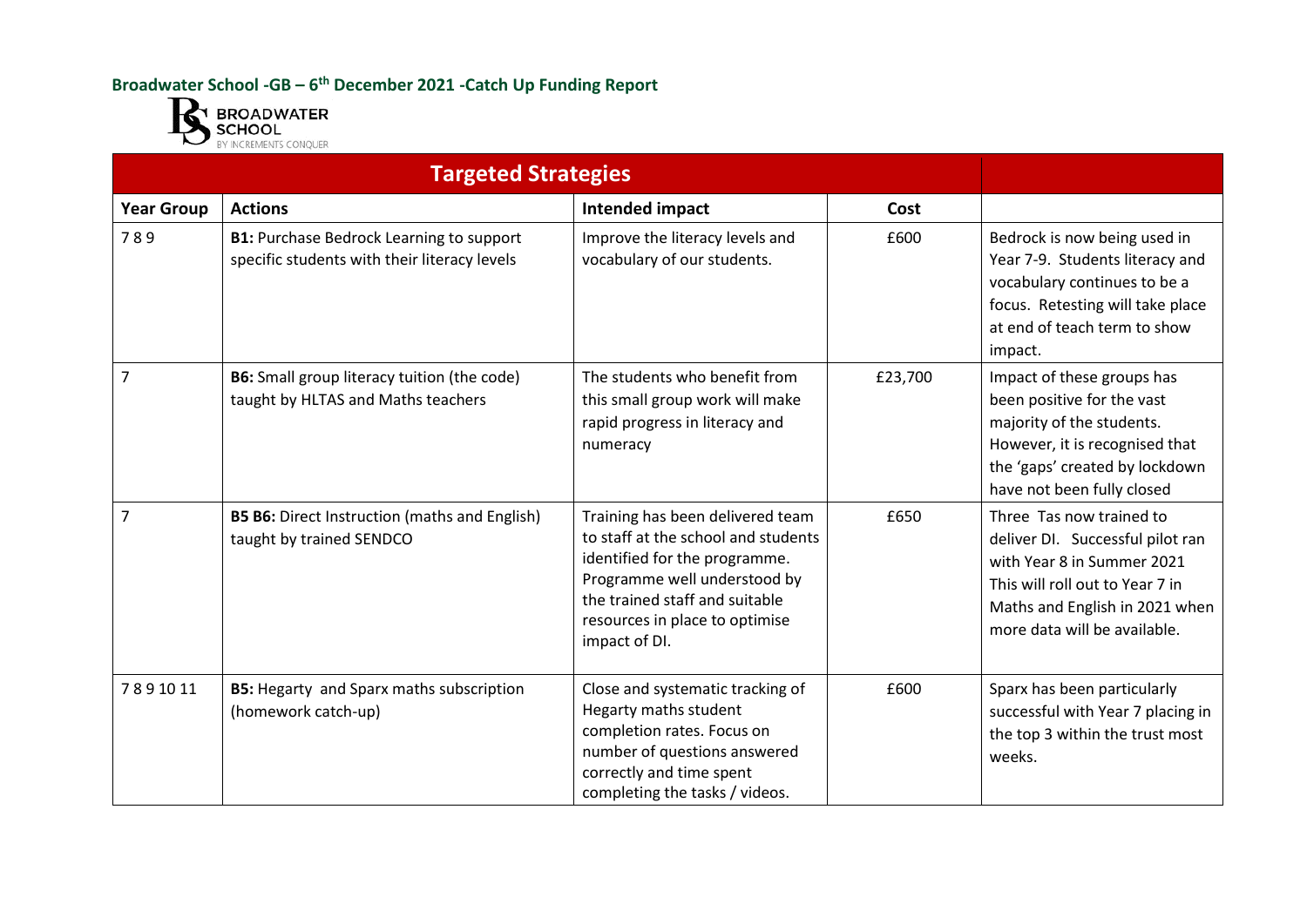

|  | Monthly report produced tracking<br>individual student success at class<br>and school level. |        | Spark will now be run in Year7<br>and 8 in 2021-2022.<br>Hegarty continues to be a<br>cornerstone of Year 9-11 GCSE<br>maths homework.<br>Data showed that students<br>were more 'accurate' then<br>many other schools, but were<br>not necessarily getting their<br>homework completed on time.<br>This cultural shift will be a focus<br>of 2021-22 |
|--|----------------------------------------------------------------------------------------------|--------|-------------------------------------------------------------------------------------------------------------------------------------------------------------------------------------------------------------------------------------------------------------------------------------------------------------------------------------------------------|
|  | <b>Total Cost</b><br><b>Allocated cost</b><br>from catch up<br>Grant                         | £25500 |                                                                                                                                                                                                                                                                                                                                                       |

| <b>Wider Strategies</b> |                |                 |      |  |
|-------------------------|----------------|-----------------|------|--|
| Year Group              | <b>Actions</b> | Intended impact | Cost |  |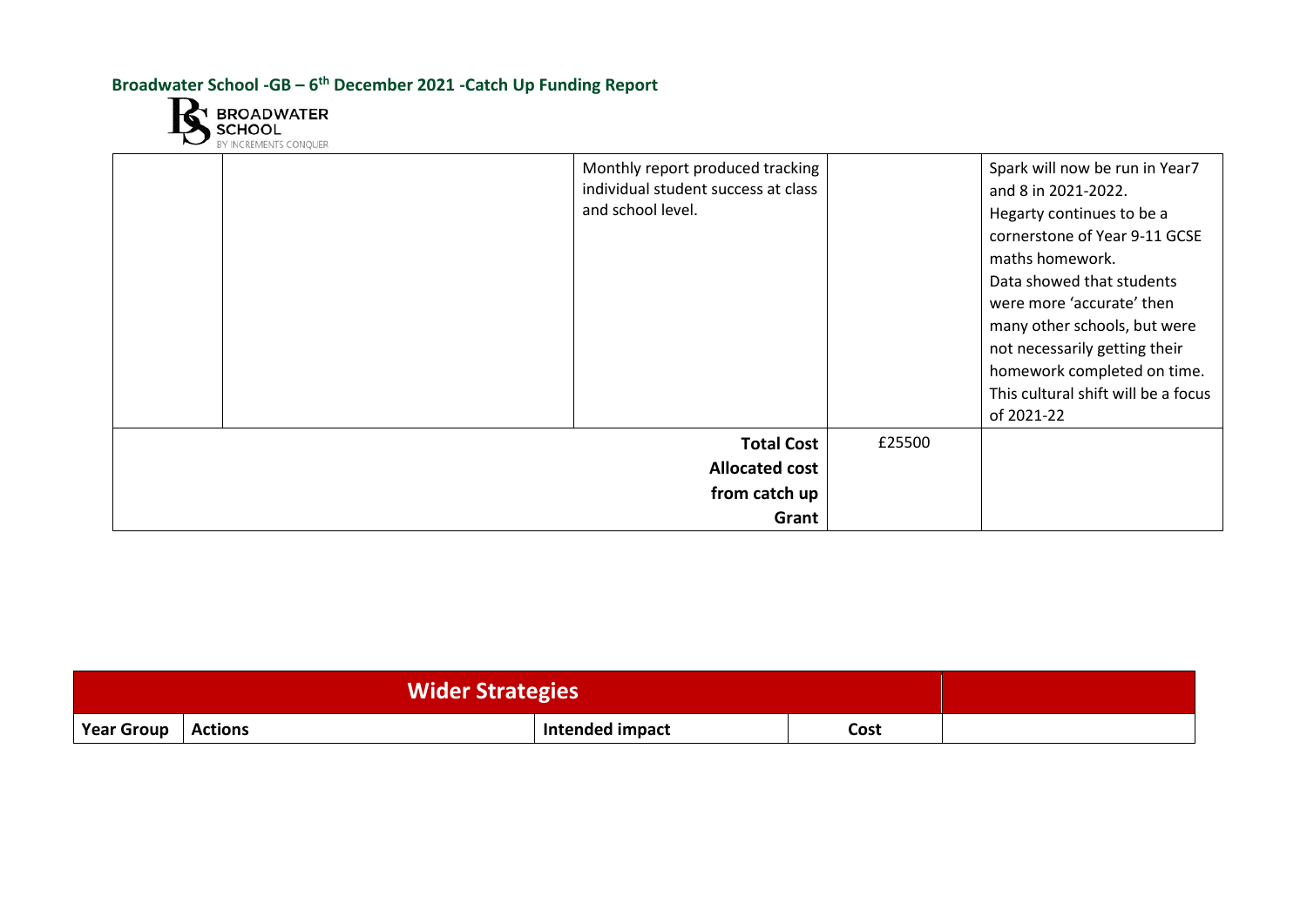

| $7 - 13$ | <b>B10:</b> Incentivise improvements in attendance for<br>students and parents.                                                                                                                                                                    | This will encourage students to<br>attend and parent cooperation<br>with attendance and could lead to<br>an improvement in attendance<br>figures.                                                | £300                               | Data proving that strategies are<br>having a positive impact have<br>been very difficult to prove due<br>to the Pandemic. However,<br>individual cases have been<br>successful eg We purchased a<br>bike for a Year 10 student who<br>kept missing his bus and<br>therefore didn't come in that day.<br>The impact of that has been a<br>15% increase in his attendance.                                                                 |
|----------|----------------------------------------------------------------------------------------------------------------------------------------------------------------------------------------------------------------------------------------------------|--------------------------------------------------------------------------------------------------------------------------------------------------------------------------------------------------|------------------------------------|------------------------------------------------------------------------------------------------------------------------------------------------------------------------------------------------------------------------------------------------------------------------------------------------------------------------------------------------------------------------------------------------------------------------------------------|
| $7 - 11$ | <b>B11: Investment in Academic resilience</b><br>programme                                                                                                                                                                                         | Any students who need additional<br>well-being support will improve<br>their mental health. Approved<br>engagement in school and<br>attendee figures will increase                               | £0 (£25,000) grant<br>with Way Fed | Due to lockdown this was delayed<br>and will be picked up in 2021-22                                                                                                                                                                                                                                                                                                                                                                     |
| 7891011  | <b>B3:</b> Ensure that the home learning offer is<br>updated and made available to all parents in the<br>event of a student absence for self isolation<br>and/or local lockdown. GLT teachers have been<br>paid to write a full online curriculum. | The GLT curriculum has been<br>created to provide a full online<br>curriculum for years 7-11. The<br>cost is due to paying a number of<br>staff across our Trust to write the<br>online lessons. | £12,000                            | The online curriculum enabled<br>our teachers to adopt a hybrid<br>system of live lessons and<br>videoed lessons. This significantly<br>cut down on their planning time<br>and also enabled the students to<br>have a variety of remote learning<br>opportunities. The online lessons<br>were also incredibly useful from a<br>CPD point of view where teacher<br>were able to watch other deliver<br>highly effective recorded lessons. |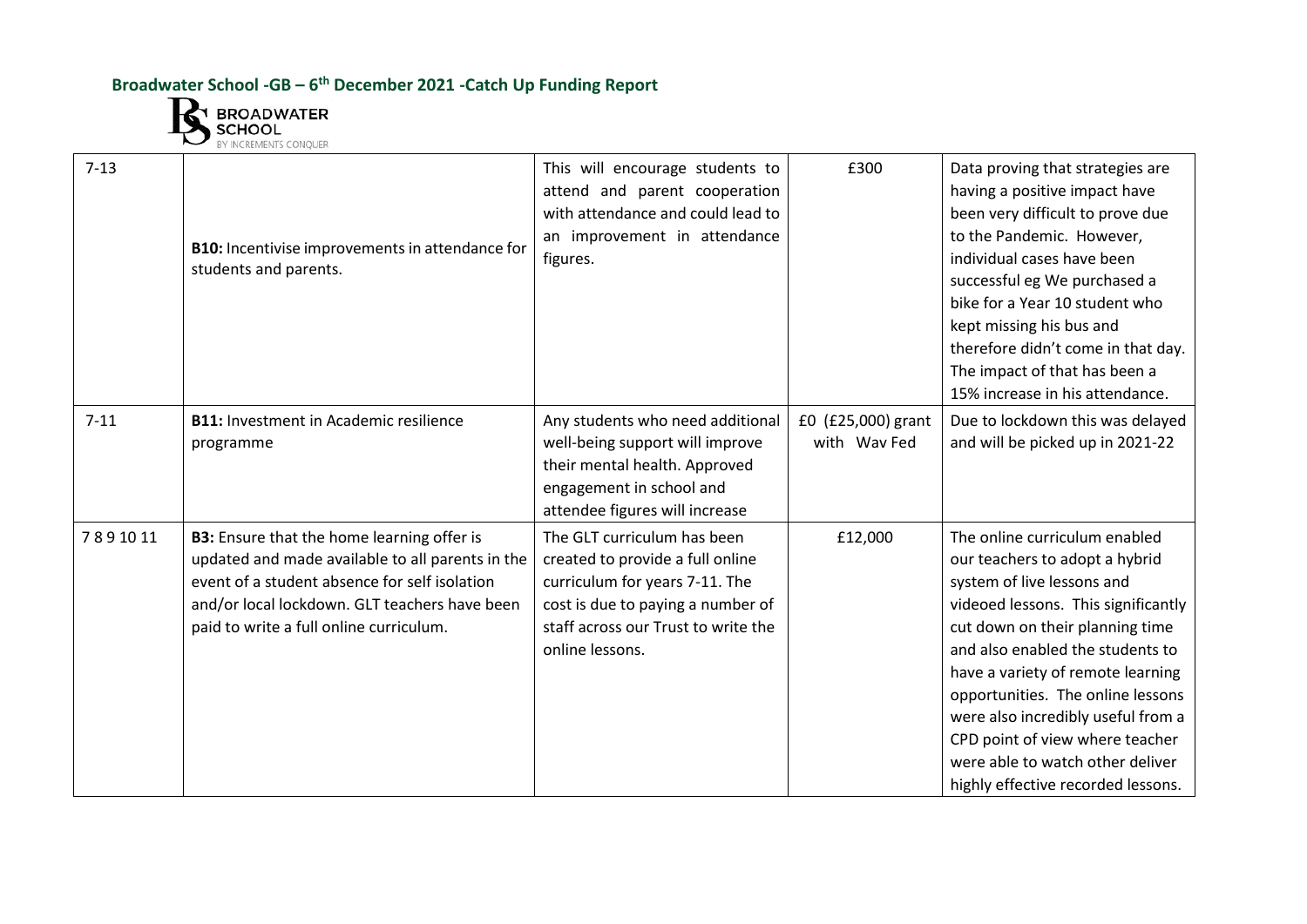

| 11 | <b>B8:</b> Ensure all Year 11s benefit from a 1:1 career<br>interview outside of lesson time (Before and<br>after school; CORE PE; lunchtime; breaktime) | This is essential advice and<br>guidance that the school must<br>offer to all students so they are<br>thinking about what they will be<br>doing next academic year and<br>beyond | £1000 | We have not yet had the data back<br>from County regarding any students<br>who became NEET. However, the<br>evaluations of our careers'<br>programme suggested that students<br>found these sessions helpful.                                                                                              |
|----|----------------------------------------------------------------------------------------------------------------------------------------------------------|----------------------------------------------------------------------------------------------------------------------------------------------------------------------------------|-------|------------------------------------------------------------------------------------------------------------------------------------------------------------------------------------------------------------------------------------------------------------------------------------------------------------|
| 11 | B12: Breakfast provided for all year 11's before<br>assessments and mock exams                                                                           | It is important that all year 11s are<br>well fuelled prior to their mocks<br>and final exams                                                                                    | £500  | As examinations did not happen in<br>the same way - this did not happen.                                                                                                                                                                                                                                   |
| 11 | Biscuits for after champions hour                                                                                                                        | Increased numbers of students in<br>Champions hour due to<br>incentivising staying later in<br>school                                                                            | £500  | We decided to change this strategy<br>to a praise/reward for students who<br>were nominated for students of the<br>week. Thus, asking students to work<br>hard and being rewarded with a<br>bistro voucher as a result. This has<br>been such a successful strategy that<br>we have continued it this year |
|    |                                                                                                                                                          | <b>Total Cost</b>                                                                                                                                                                | 14300 |                                                                                                                                                                                                                                                                                                            |
|    |                                                                                                                                                          | <b>Allocated cost</b>                                                                                                                                                            |       |                                                                                                                                                                                                                                                                                                            |
|    |                                                                                                                                                          | from catch up                                                                                                                                                                    |       |                                                                                                                                                                                                                                                                                                            |
|    |                                                                                                                                                          | Grant                                                                                                                                                                            |       |                                                                                                                                                                                                                                                                                                            |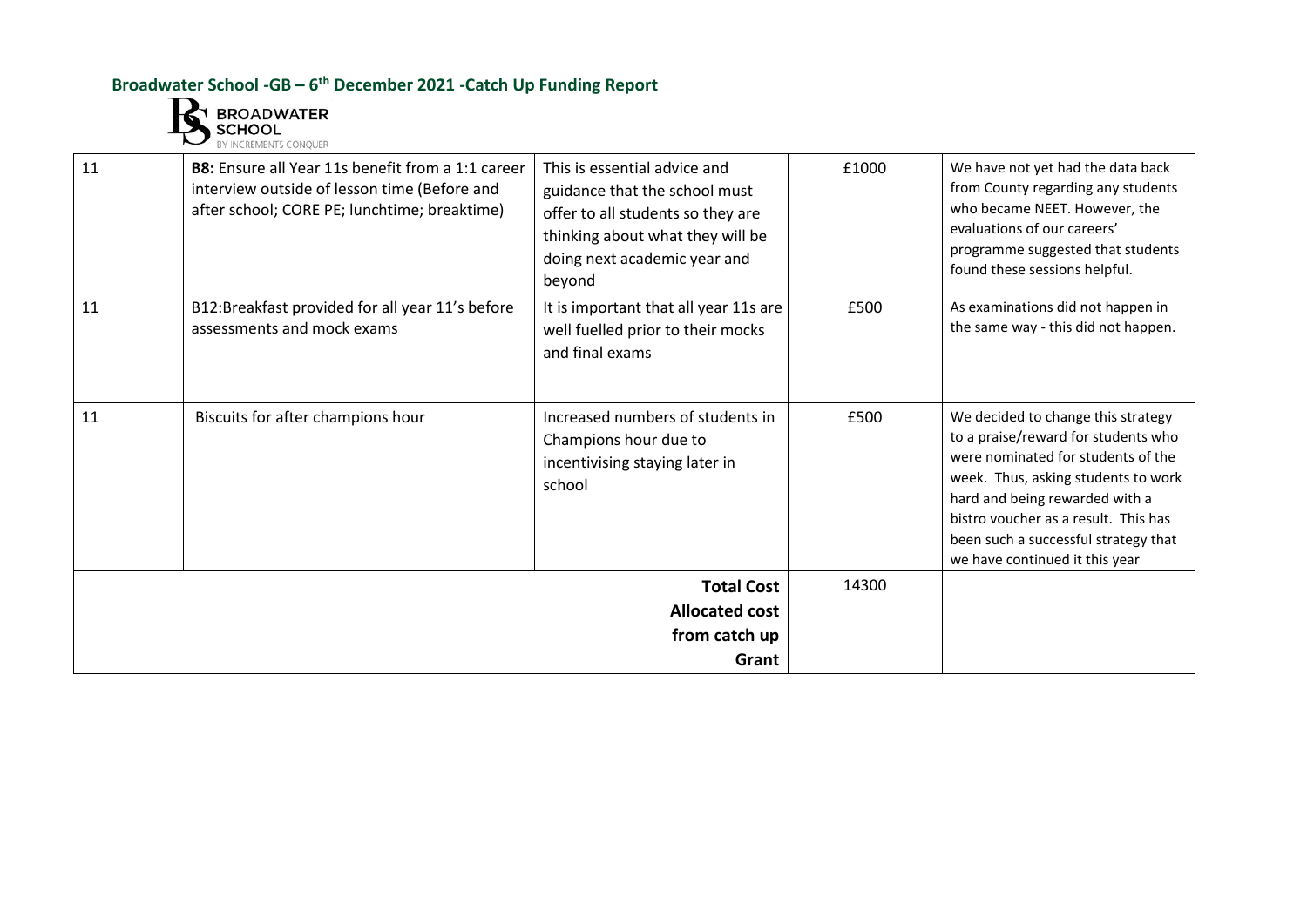

| <b>Summary Catch-up Grant allocation</b> |              |  |  |
|------------------------------------------|--------------|--|--|
| <b>Strategy</b>                          | Cost         |  |  |
| <b>Teaching and whole school</b>         | £10350       |  |  |
| <b>Targeted</b>                          | £25550       |  |  |
| Wider                                    | £14300       |  |  |
| <b>Total</b>                             | £50200       |  |  |
| <b>Allocation</b>                        | £46,150      |  |  |
| Overspend                                | £4,050       |  |  |
|                                          | (from other  |  |  |
|                                          | areas of the |  |  |
|                                          | budget)      |  |  |

| 11 | <b>National Tutoring Programme</b> | Small group tutoring | 17410 | Instead of using the National       |
|----|------------------------------------|----------------------|-------|-------------------------------------|
|    |                                    |                      |       | Tutoring tutors, we used our own    |
|    |                                    |                      |       | HLTAs to tutor Year 11s in small    |
|    |                                    |                      |       | groups in English where they needed |
|    |                                    |                      |       | the most catch up. This meant that  |
|    |                                    |                      |       | students who had not engaged in     |
|    |                                    |                      |       | online learning during the lockdown |
|    |                                    |                      |       | were able to benefit from the       |
|    |                                    |                      |       | expertise and consitency of the     |
|    |                                    |                      |       | HLTAs who are attached to the       |
|    |                                    |                      |       | English department . EAL students   |